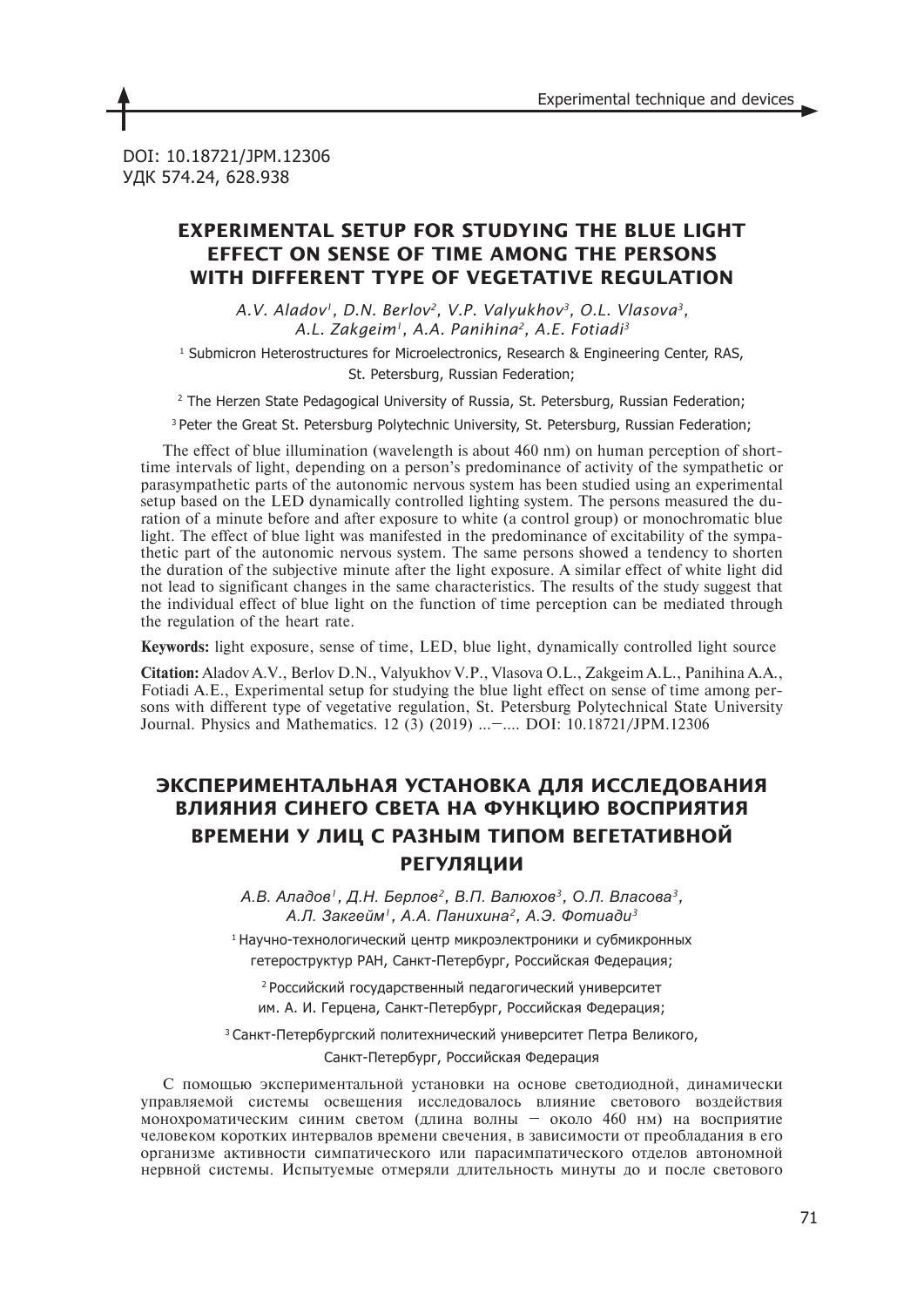воздействия белым (контрольная группа) или монохроматическим синим светом. Влияние синего света проявилось в преобладании возбудимости симпатического отдела автономной нервной системы. Выявлена тенденция к укорочению длительности субъективной минуты после светового воздействия. Аналогичное воздействие белым светом не привело к изменениям соответствующих показателей. Результаты исследования позволили предположить, что индивидуальный эффект влияния синего света на функцию восприятия времени может быть опосредован через регуляцию сердечного ритма.

**Ключевые слова:** световое воздействие, восприятие времени, светодиод, синий свет, динамически управляемый источник

**Ссылка при цитировании:** Аладов А.В., Берлов Д.Н., Валюхов В.П., Власова О.Л., Закгейм А.Л., Панихина А.А., Фотиади А.Э. Экспериментальная установка для исследования влияния синего света на функцию восприятия времени у лиц с разным типом вегетативной регуляции // Научно-технические ведомости СПбГПУ. Физикоматематические науки. 2019. Т. 12. № 3. С. …–…. DOI: 10.18721/JPM.12306

#### **Introduction**

Light is one of the environmental factors affecting human health: both natural and artificial light are important for the state of body, and not just for visual perception. Light exposure has both short-term effects, manifesting as rapid changes in functional indicators, and long-term consequences, affecting biological rhythms (circadian and circannual, associated primarily with natural fluctuations in the illumination level). It was found in recent years that the long-term effects of light exposure are largely associated with activation of the retinohypothalamic tract originating from photosensitive retinal ganglion cells containing the visual pigment melanopsin [1–3]. Information about the illumination level is transmitted to suprachiasmatic nuclei of the hypothalamus, coordinating cyrcadian output [4], and also affects melatonin secretion in the pineal gland and activation of the cerebral cortex through other morphological pathways [5, 6]. This mechanism explains the effect of lighting parameters on wakefulness and activity [7, 8], cognitive functions [5, 9], emotions [10] and much more. It is important to develop technologies and designs for modern light sources based on these data [11].

It seems logical to assume that individual perceptions of time may also vary depending on the lighting parameters; however, this issue has remained virtually unexplored in literature. Perception of time can apparently depend on changes in physiological and emotional state of a person  $[12-14]$ . Signals from an endogenous pacemaker are supposedly used for estimating time intervals [15, 16], so changes in rhythmic physiological activity (for example, heart rate) may be adjusted by an internal clock. Increased heart rate due to increased sympathetic tone

(for example, from stress or excitement) should lead to subjective acceleration of time, and a slowdown in heart rate should lead to a slowdown in time.

In this case, light exposure can affect time perception either through changes in the cortical tone [6], or through heart rate variability [17, 18]. Light with wavelengths corresponding to peak sensitivity of melanopsin-containing receptors can have a pronounced effect [3]. This type of exposure is recommended, for example, for treating seasonal affective disorders: dimmer (illuminance of 750 lux) white light saturated with a blue component produces the same therapeutic effect as bright white light (10,000 lux) used traditionally [19, 20]. Similarly, experimental studies revealed that blue LED light ( $\lambda = 468$  nm) had a noticeable effect on suppressing melatonin synthesis in horses even at low illuminance (10 lux) [21].

Peak sensitivity of melanopsin-containing receptors corresponds to a wavelength of  $\lambda \approx$ 480 nm [21].

The goal of our study has consisted in assessing the effect of blue light on perceptions of minute-long intervals.

### **Experimental procedure**

The study was performed on 18 healthy volunteers (12 males and 6 females) aged 18 to 28. The experiments were carried out mainly in the evening, when the participants felt psychologically and physically rested. Seventeen of the eighteen volunteers repeated the experiments after 3-4 weeks, with the difference that exposure to blue light was replaced by exposure to white light. Thus, 17 people made up the control group. It was divided into two subgroups in the course of the studies (referred to as Group 1 and 2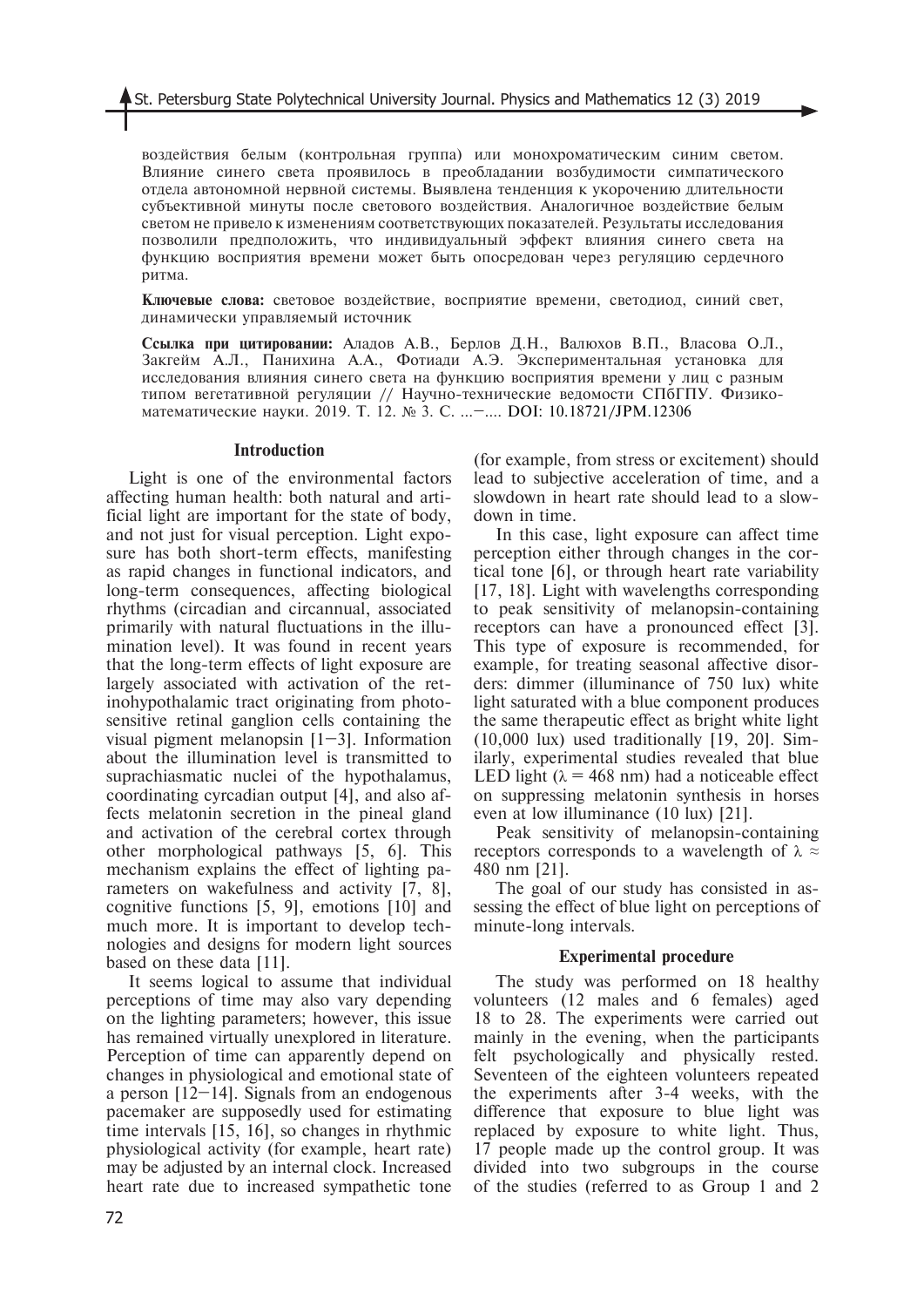throughout the text). A detailed description of the experimental procedure is given below.

**Light exposure.** The subjects were exposed to 20 minutes of white light from a dynamically controlled LED source with a wide range of correlated color temperatures (CCT)  $(T_s =$  $2,800-10,000$  K), with a high total color rendering index  $(R_a > 90)$ . The device was developed at the Submicron Heterostructures for Microelectronics, Research & Engineering Center, RAS (St. Petersburg) [22, 23], striving to create environmentally friendly lighting optimal for life in residential and industrial buildings. In particular, the device can generate lighting that corresponds to the natural diurnal cycle that regulates the biological circadian rhythms. This function is achieved by smoothly changing the color temperature.

High color rendering indices of the light source are achieved through using a set of LEDs: red (630 nm), blue and green (460 and 520 nm), white warm  $W$  (CCT of 2,800 K), white cold  $W<sub>s</sub>$  (CCT of 8,000 K).

The latter two components (phosphor LEDs) largely generate the light flux, while the former three (monochromatic LEDs) allow to smoothly adjust the color temperature in a wide range and maintain high values of all special color rendering indices  $R_1 - R_1$  [22].

The CCT values were (in degrees K): 2,800, 3,500, 4,000, 5,000, 6,500 and 10,000. The optical system provided high transmittance of radiation from the LEDs to the output window of the luminaire, a preset spatial distribution of radiation, and uniform color in the far and near fields, i.e., good mixing of the radiation from individual LED arrays. The problems with uniform and wide angular distribution and homogenization of color characteristics over the emitting surface and angle have been solved [22].

The software and the remote control system for the light source can generate the required lighting over a radio link in a radius of 35 m, setting any time-based algorithms for the intensity and color temperature of the light. Blue light was generated by 460 nm LEDs, the remaining LEDs were turned off while the light control system kept operating.

We previously studied [24] the biological effects of different LED sources, assessing their effect on the concentration of melatonin in the blood of subjects, with the same visual effect (CCT and illuminance) using the known function  $V(\lambda)$ , the relative spectral luminous efficacy and the function  $B(\lambda)$ , the spectrum of biological action (suppression of melatonin secretion) (see [24, Fig. 3,*b*]). As follows from the figure in [24], peak intensity of  $B(\lambda)$  lies in the range of 446–477 nm, i.e., it is shifted approximately 200 nm to the left from the  $V(\lambda)$ peak and coincides with the peak of the strong blue band for white phosphor LEDs.

Calculations of the biological equivalent in [24] indicate that LEDs with CCTs below 3,500–4,000 K, where the fraction of blue light is not more than those of yellow and orange, carry the least risks of suppressing melatonin. White LEDs with CCTs above 4,000 K are rather dangerous during the hours with active melatonin secretion.

The CCT of emitted neutral white light in our experimental setup was 4,000 K. The areas under the spectral curves for white light with temperatures of 2,800, 3,500 and 4,000 K with wavelengths  $\lambda = 400-800$  nm significantly exceed (by more than an order of magnitude) those for blue light with wavelengths  $\lambda = 460 - 480$  nm. This means that the blue component of white light should have less effect on the functional state of a person compared to monochromatic radiation of a blue LED with  $\lambda \approx 460$  nm. This was confirmed experimentally.

**Estimation of time intervals.** The test for subjective duration of a minute is a classical technique for studies of time perception, well known in experimental psychology. It is believed that the accuracy of measuring subjective minutes is linked to psychophysiological aspects of time, i.e., with the biological clock [14]. Different people tend to overestimate or underestimate the time interval equal to an astronomical minute. The subjective minute is a relatively stable value, reflecting specifics of how an individual perceives time.

**Estimation of body functions.** Changes in the functional state of volunteers were assessed by variability and spectrum of the heart rhythm. Heart rate variability (HRV) was assessed by the sequence of *RR* intervals in ECG, providing data on the effect of the autonomic nervous system on heart function. A computer ECG was recorded with three standard leads (I, II, III) in subjects who were sitting and breathing normally for 5 min; the Poly-Spectrum ECG system (Neurosoft LLC, Ivanovo, Russia) was used [25, 26]. ECG readings taken in lead II were used for data analysis. The notations for the indices of spectral HRV analysis chosen in the study are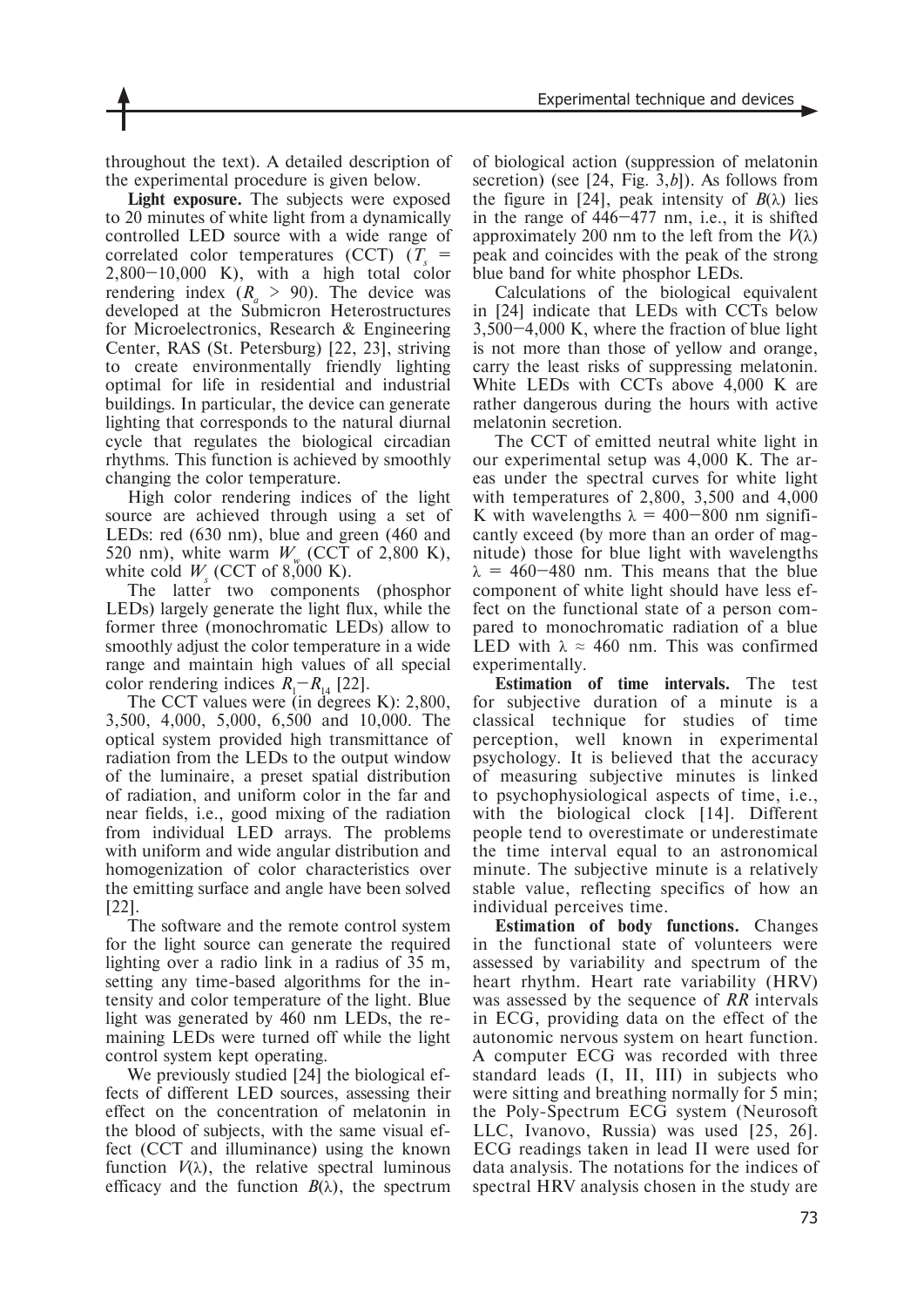in accordance with international standards for assessing the HRV based on predictive values [27]. The experimental setup is shown in Fig. 1.

Spectral analysis yields an objective quantitative estimate for the functional state of HRV regulation systems by the following characteristics:

total power of the neurohumoral regulation spectrum, TP,  $(ms)<sup>2</sup>$ ;

contribution of fast high-frequency oscillations to the spectrum, HF, 16– 0.4 Hz, characterizing the activity of the parasympathetic department of the autonomic nervous system (ANS);

contribution of slow low-frequency oscillations, LF, characterizing the activity of the sympathetic department;

contribution of very low frequency oscillations, VLF, less than 0.05 Hz, characterizing the humoral, metabolic and cerebral ergotropic effects on heart rate modulation.

The LF/HF ratio is used to assess the sympathetic-parasympathetic balance of ANS function at the beginning and at the end of the experiment.

The following HRV indicators were used to assess the sympathetic-parasympathetic

balance:

standard deviation of *RR* intervals (SDNN); mode amplitude (MA);

vegetative equilibrium index (VEI) [26].

Additionally, blood pressure indicators were measured with an electric tonometer, and the Kürdu Vegetative Index (KVI) was calculated.

The subjects were asked to complete the Eysenck Personality Questionnaire (EPQ) to determine the levels of extraversion/introversion and neuroticism/stability.

**Experimental procedure.** Let us describe this procedure in detail. First, blood pressure was recorded for each volunteer. Next, an ECG was recorded for 5 min (300 s) for subsequent analysis of heart rate variability and determination of the dominant regulatory effect of sympathetic/parasympathetic ANS division at the beginning of the experiment. The subject was then asked to time an "individual (subjective) minute" using a special computer program, namely, press a key to indicate the beginning of a time interval, wait 60 s, observing subjective feelings, and mark the end of a time interval by pressing a key again. The subjects were allowed to choose any method for timing a minute, including counting silently, but the same method was to be used for repeating the test. The volunteers measured the "individual minute" twice; then they were exposed to blue light for 20 minutes (the wavelength was about



Fig. 1. General scheme of experimental setup for studying effect of blue light on time perception in subjects with different types of autonomic regulation: remote control of luminaire RC, dynamically controlled light source LS, volunteer V, subjective minute test (Test), cardiograph C, tonometer T, personal computer PC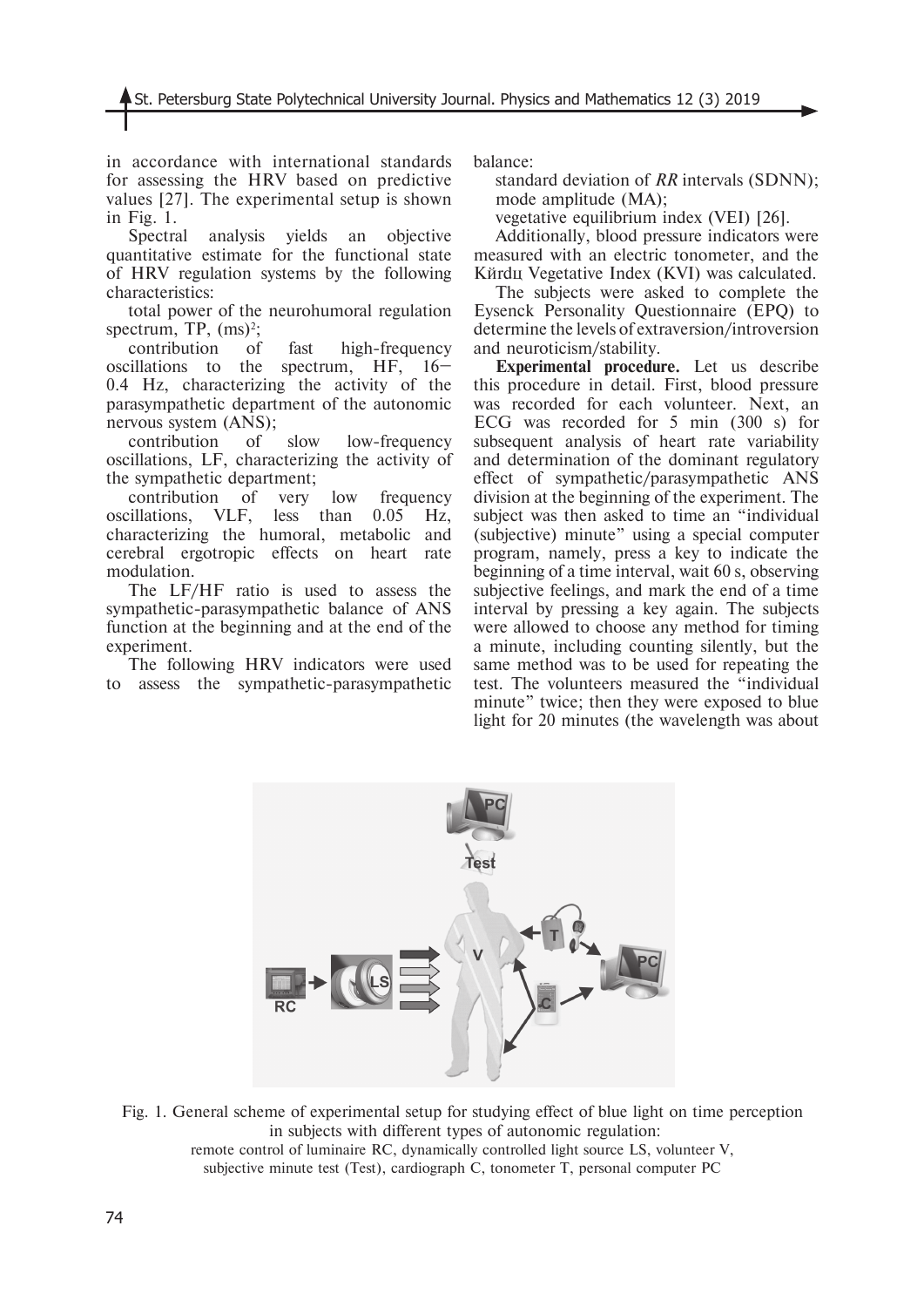440–485 nm, the illuminance of the body was 150–200 lux). The subject was offered an Eysenck questionnaire to determine the levels of neuroticism during light exposure. The first three steps were repeated in reverse order after light exposure: the test for subjective minute, ECG recording for 5 minutes, measurement of blood pressure. The difference in the experiment for the control group was only that blue light was replaced with white daylight with a color temperature of 4,000 K, similar in duration and intensity of exposure.

The individual data obtained were statistically processed using methods of parametric statistics for calculating standard deviation and mean deviation. The significance of differences in the compared indices was found by Student's *t*-test.

## **Results and discussion**

Exposure to blue light led to significant changes in the vegetative balance of the subjects' bodies. The total powers of the ECG spectrum and the vegetative equilibrium indices changed significantly compared to the background values. The individual variation of TP after exposure ranged from  $-91\%$  to

+130%, amounting to 45% on average in absolute value. The individual variation in VEI after exposure ranged from  $-68\%$  to  $+128\%$ , amounting to 43% on average in absolute value. However, both increases and decreases were observed, so the average value of these indicators after light exposure did not change considerably ( $p > 0.05$ ).

Averaged TP values characterize the total activity of the autonomic effect on heart rhythm: activation of the vagus nerve leads to an increase in TP, while an increase in the activity of sympathetic ANS division causes the opposite effect [25]. It could be hypothesized that the increases and decreases observed are linked to different types of autonomic response. Based on this hypothesis, we formed two groups of subjects.

The average value of TP decreased significantly ( $p \leq 0.05$ ) in volunteers of Group 1 (two males and nine females) after exposure to light; this indicated predominant activity of the parasympathetic division of the ANS at the beginning of the experiment and a shift in autonomic balance towards predominant sympathetic division of the ANS at the end of

# Table 1

|              | Parameter value      |                      |                      |                      |
|--------------|----------------------|----------------------|----------------------|----------------------|
| Indicator    | Group 1              |                      | Group 2              |                      |
|              | Before exposure      | After exposure       | Before exposure      | After exposure       |
| TP. $(ms)^2$ | $5043.6 \pm 2078.69$ | $2539.6 \pm 1047.11$ | $3914.3 \pm 1660.90$ | $5056.3 \pm 1321.22$ |
|              | 3845.5 ±2309.00      | $4340.8 \pm 7003.77$ | 4376.9±1826.69       | 3810.3±1767.47       |
| LF/HF        | $3.70 \pm 2.80$      | $5.20 \pm 3.96$      | $5.50 \pm 2.42$      | $3.50 \pm 2.02$      |
|              | $4.10 \pm 2.67$      | $4.90 \pm 2.55$      | $5.70 \pm 2.28$      | $4.30 \pm 1.62$      |
| SDNN. ms     | $61.30 \pm 15.16$    | 49.50±9.79           | $61.10 \pm 13.59$    | $68.30 \pm 7.96$     |
|              | 57.70±17.90          | $62.50 \pm 18.20$    | $63.30 \pm 14.61$    | $60.70 \pm 15.39$    |
| MA. %        | $35.00 \pm 8.09$     | $41.40 \pm 7.50$     | $35.60 \pm 4.71$     | $26.40 \pm 7.88$     |
|              | $35.20 \pm 12.36$    | 38.50±11.29          | 34.90±7.79           | $40.60 \pm 9.97$     |
| VEI. c.u.    | $92.80 \pm 32.43$    | 149.30±61.58         | 123.60±39.96         | $56.80 \pm 18.04$    |
|              | 151.20±98.14         | $117.00 \pm 0.7$ ,   | 130.60±84.33         | 149.60±92.76         |

# **Comparison of light exposure effect on two groups of test subjects**

Notes 1. Data on the spectral indicators for heart rhythm and pulse rate variation correspond to those given by Baevsky. 2. The statistical significance by Student's *t*-test is  $p \le 0.05$ ; 3. The upper and lower numbers in the cells of the table refer to exposure to blue and white light. respectively.

N o tations: TP is the total spectral power of neurohumoral regulation. LF/HF is the ratio of lowfrequency to high-frequency intensity. SDNN is the standard deviation of the *R R* intervals. MA is the mode amplitude. VEI is the vegetative equilibrium index.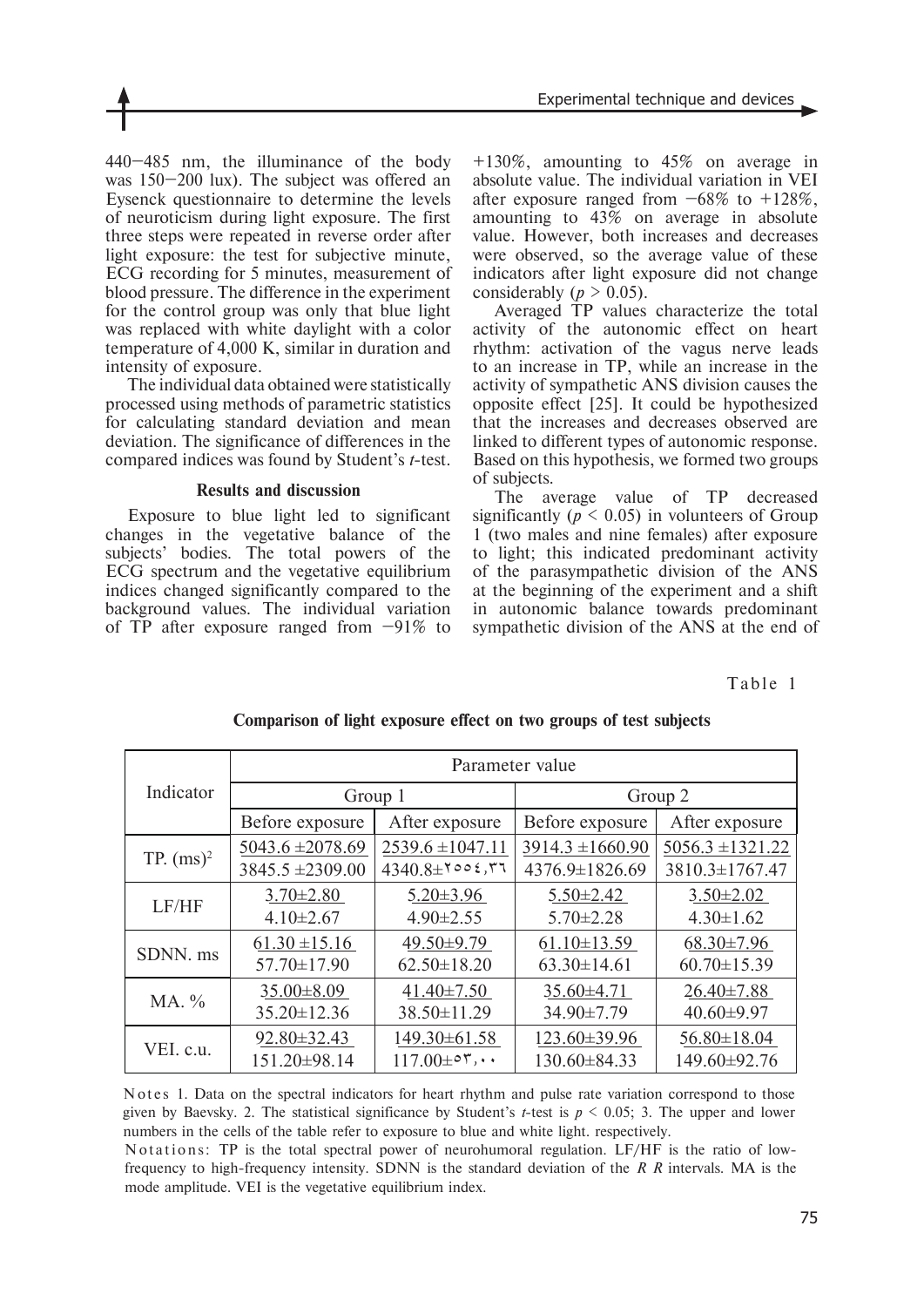the experiment.

Volunteers of Group 2 (four males and three females) exhibited the opposite scenario: the average value of TP slightly increased, pointing to a corresponding increase in the activity of the parasympathetic division of the ANS after exposure to light.

Other indicators characterizing the vegetative balance also varied by similar patterns but the magnitude of the shifts remained at the same level as the general trend.

Volunteers of Group 1 exhibited increased LF/HF ratios (intensity of low-frequency to high-frequency oscillations) decreased (with the significance of the differences  $p = 0.07$ SDNN (ms), increased MA  $(\%)$ , and increased  $(p \leq 0.05)$  VEI (c.u.). All of these indicators reflect a shift in the autonomic balance towards predominant activity of the sympathetic division.

The indicators measured in the volunteers of Group 2 exhibited an opposite trend: the LF/HF ratios decreased, SDNN (ms) increased, MA (%) decreased and VEI (cu). decreased substantially  $(p \le 0.05)$ . This in turn, means that the autonomic balance is shifted towards

predominant activity of the parasympathetic division of the ANS.

The indicators for which the statistical significance  $p$  is not given exhibit only a slight trend in this direction. The numerical values of all the described parameters are given in Table 1 (top numbers in the cells of the table).

The average value of an individual minute did not change in the entire sample after exposure to blue light. However, the two groups exhibited opposite variation trends. The change in the duration of the subjective minute after exposure to blue light can apparently be linked to predominant activity of sympathetic or parasympathetic division of the ANS at the beginning and end of the experiment. Group 1 (vegetative balance shifted toward predominant activity of the sympathetic division of the ANS after light exposure) exhibited a trend towards shorter subjective minutes, by 10 s on average (Table 2). The duration of the subjective minute remained virtually unchanged in the second group (predominant activity of the parasympathetic division of the ANS after light exposure) after light exposure. Notably, first group included all participants with above

Table 2

| Indicator                                | Parameter value                        |                                       |  |
|------------------------------------------|----------------------------------------|---------------------------------------|--|
|                                          | Group 1                                | Group 2                               |  |
| Age, years                               | $22.00 \pm 1.60$                       | $22.30 \pm 2.12$                      |  |
| Neroticism level, c.u.                   | $14.00 \pm 3.67$<br>13.80±4.04         | $9.40 \pm 2.49$                       |  |
| Introversion/Extraversion<br>level, c.u. | $14.60\pm4.12$<br>$15.50 \pm 3.30$     | $15.70 \pm 2.53$                      |  |
| Length of subjective                     |                                        |                                       |  |
| minute, s                                |                                        |                                       |  |
| before exposure                          | $65.80 \pm 16.96$<br>$60.80 \pm 15.04$ | $60.60 \pm 9.63$<br>$65.10 \pm 8.63$  |  |
| after exposure                           | $55.30 \pm 8.14$<br>$64.60 \pm 8.40$   | $61.80 \pm 7.68$<br>$65.50 \pm 11.97$ |  |

### **Variation of subjective minute length in Groups 1 and 2 before and after light exposure**

Notes 1. Top and bottom numbers in table cells correspond to exposure of subjects to blue and white light, respectively. A single value is given for coinciding numbers, 2. Group 1 consisted of two males and nine females, Group 2 of four males and three females (the data in Tables 1 and 2 correspond to the same groups).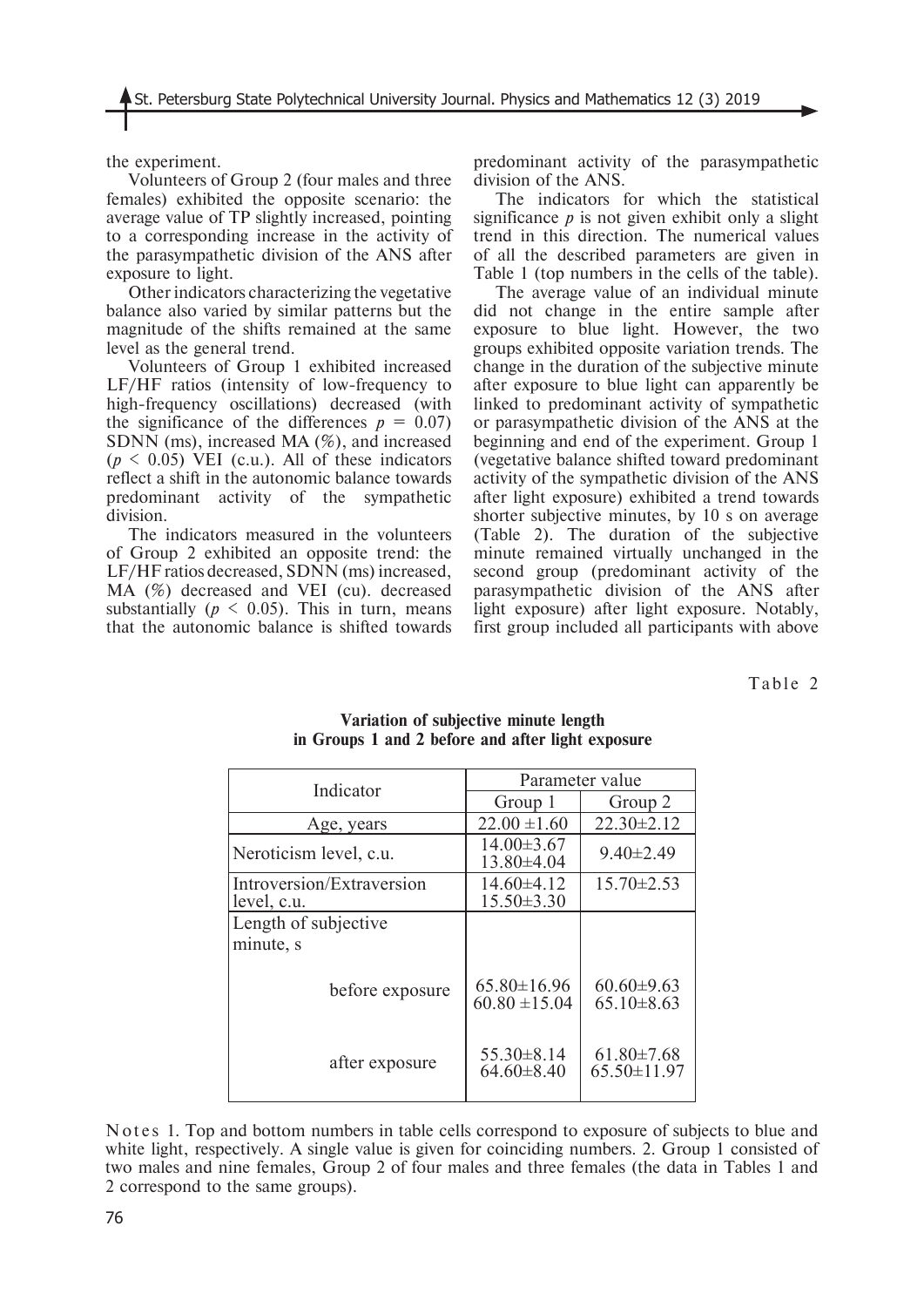average levels of neuroticism. It follows from these data that females were more sensitive to exposure, also exhibiting a tendency to higher levels of neuroticism  $(13.25 \pm 3.21)$  versus 9.33  $\pm$  2.78). The groups had only minor differences in extraversion/introversion.

The experiment was repeated with the same subjects with blue light replaced by white daylight. The subjects were divided into the same two groups. No noticeable changes in the vegetative balanced were observed at the end of the experiment, compared to the beginning (see Table 1, bottom numbers in the cells).

Analysis confirmed that the background indicators measured were stable. No statistically significant differences could be found between the selected HRV parameters of the subjects before light exposure between the first and repeated experiments.

No significant changes could be observed in the length of subjective minute after exposure to daylight in either the 1st or Group 2 (Table 2, bottom numbers in the cells).

The data obtained indicate that blue light had a pronounced stimulating effect at least for some of the subjects (Group 1), shifting the vegetative balance towards predominant sympathetic division of the ANS. This group exhibited a marked decrease in the duration of an individual minute (by 20.8%). This is consistent with the available data, describing increased function of the cerebral cortex [6] and increased levels of wakefulness [5, 8] upon exposure to blue light  $(\sim 440 - 485 \text{ nm})$  through ganglion-specific parasympathetic effect of monochromatic blue light for this group, but also no stimulating effect combined with natural deterioration in the functional state of the subjects by the end of the experiment due to fatigue or monotony. Accepting this explanation, we can then logically assume that the stimulating effect of blue monochromatic light on Group 1 could be more pronounced than the experimental data indicate, since it helped overcome possible deterioration of the functional state of photosensitive retinal cells and suprachiasmatic nuclei of the hypothalamus. Our data also confirm that lighting characteristics can affect the parameters of heart rate variation [17, 18]. However, no significant changes could be observed in the average pulse rate as a result of exposure to blue light. This means that our data on variations in the duration of an individual minute in Group 1 cannot be explained by the hypothesis that the pulse rate serves as a possible internal

"pacemaker" that sets the subjective speed of time [15, 16]. It can be assumed based on these data that some other physiological process acts as a natural internal "pacemaker", changing depending on the type of vegetative regulation. Blue light had no such effect on Group 2 of subjects. On the contrary, vegetative balance partially shifted toward predominant parasympathetic division of the ANS during the experiment. This result can be explained not only by the specific parasympathetic effect of monochromatic blue light for this group, but also by absence of stimulating effect combined with natural deterioration of the subjects' functional state by the end of the experiment due to fatigue or monotony. Accepting this explanation, we can then logically assume that the stimulating effect of blue monochromatic light on Group 1 could be more pronounced in Group 1 than experimental data indicate, since it helped overcome possible deterioration in the functional state.

Mixed results can also be explained by other factors that were not taken into account in this experiment, in particular, subjective emotional attitudes to blue light. Color preferences of adults depend both on the energy characteristics of the color and on the informational component of the color exposure. A preference towards three colors, blue, green and red, was found in adults [28]. Many people associate blue, the color of the sea and the sky, with feelings of tranquility, so the difference in response may be related different systems, cortical and subcortical, and the type of rearrangement of the activity of ANS divisions to their balance. A notable study [29] found that the type of vegetative regulation largely determines the body's response to exposure. The parameters of cardiac and cognitive functions for normotonic and sympathetic types shifted in the opposite direction after mental exertion (solving problems for 30 minutes) compared with the parasympathetic type. Further studies may experimentally confirm these hypotheses.

### **Conclusion**

We have studied the effect of different lighting modes on individual perception of short time intervals. In particular, we have considered the effect of blue light, presumably through ganglionic melanopsin-containing retinal cells, on circadian rhythms governed by a functional system of the brain, an internal pacemaker. While multiple attempts to trace the effect of different endogenous biorhythms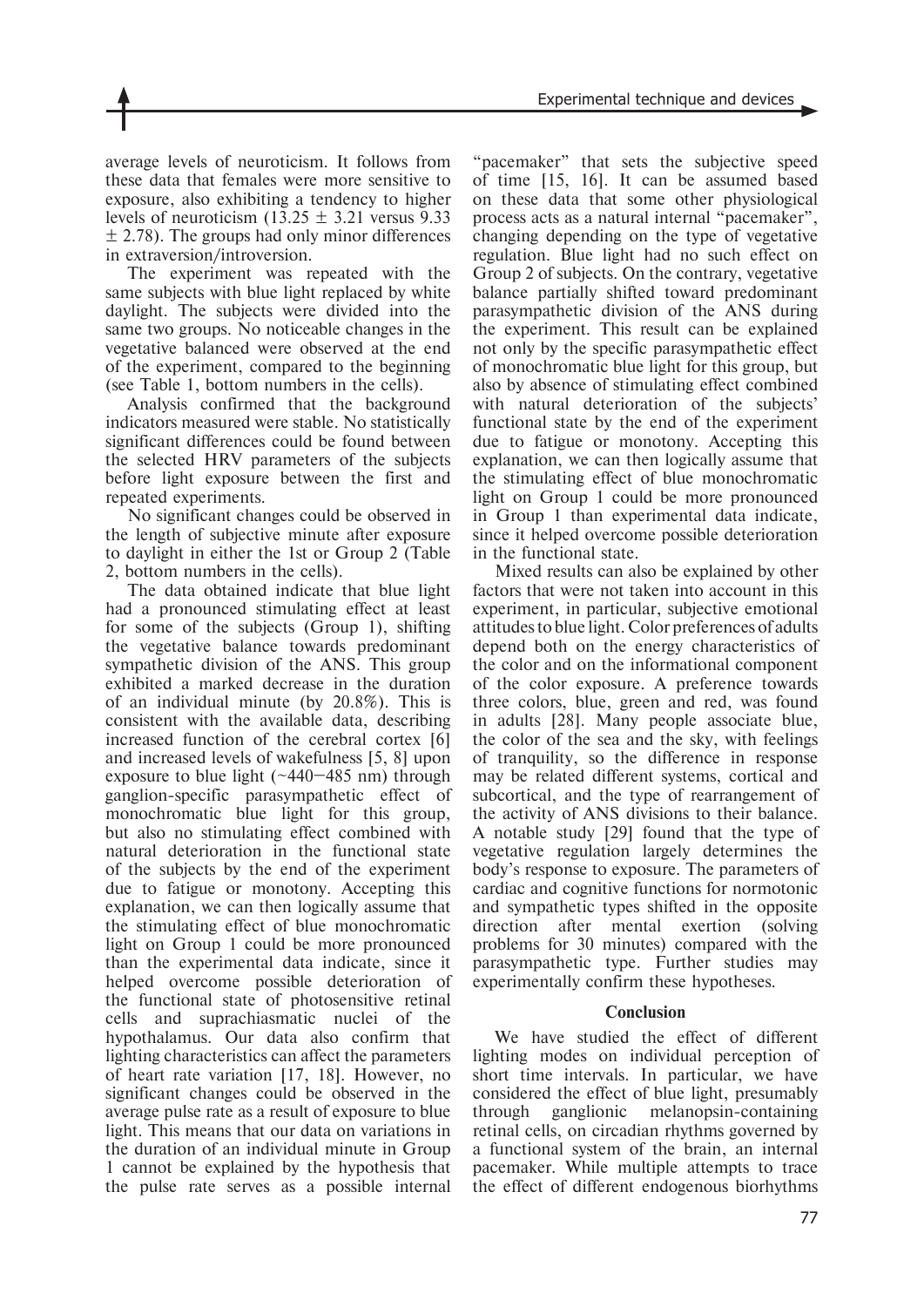on perception of time were made earlier, the role of these biorhythms still remains largely unclear.

The data obtained indicate that the effect of light exposure on subjective perception of time duration is linked to an individual's initial state and personality characteristics: the level of neuroticism and the ratio of sympathetic-parasympathetic balance. These parameters determine the direction of vegetative shifts; in view of this, we found two groups with different types of response to blue light. No changes were observed if blue light was replaced with white daylight, which confirms that the specific region of the spectrum of visible  $(-460-485)$  nm) has a particularly strong effect. Blue light stimulated predominant activity the sympathetic division of the ANS in eleven out of eighteen people. The same subjects showed a tendency towards shorter subjective minutes after exposure to light. The shift in the vegetative balance in the other seven was in the opposite direction without changes in measuring the minute interval.

Blue light was not found to have a statistically significant effect on time perception in the overall sample. Some of the subjects (Group 1) exhibited a tendency towards shorter subjective minutes (by about 10 s) after exposure to blue light and a shift in the vegetative balance towards predominant activity of the sympathetic division of the ANS. This group included all subjects with a high level of neuroticism. A smaller part of the volunteers (Group 2) exhibited no changed in the duration of the subjective minute after exposure to blue light, while the vegetative balance shifted towards predominant activity of the parasympathetic division of the ANS. These effects were not observed upon exposure to white light with the same duration and intensity.

### **Key findings and conclusions**

1. We have experimentally proved for the first time that exposure of human subjects to blue light leads to significant changes in vegetative balance. For example, the total power of the spectrum and the vegetative equilibrium index VEI changed by 45% in magnitude on average, compared with the background values.

2. Different orientations of the changes in vegetative balance are associated with different types of vegetative response. The activity of the parasympathetic division of ANS in highly neurotic subjects shifted towards the sympathetic division after exposure to blue light. An opposite situation was observed in subjects with low levels of neuroticism.

3. Increased cortical tone and increased levels of wakefulness exhibited by some of the subjects are consistent with the data given in literature on the effect of the blue component of the visible spectrum  $(\sim 440 - 485 \text{ nm})$  through photosensitive retinal ganglion cells and suprachiasmatic nuclei of the hypothalamus.

4. The experimental data obtained confirm that exposure to blue light may affect heart rate variability; additionally, we have found that the 440–485 nm region of the visible spectrum has a particularly pronounced effect (see 3).

5. The experimental data confirm that restrictions should be imposed on night lighting (in particular, phosphor LEDs emitting cold white light with a strong blue peak in the range of 446–477 nm) [24], with a substantial fraction of wavelengths below 540 nm. The reason for these restrictions is that such light is highly bioactive [30].

Replacing 460 nm light causing "light pollution" of the environment [31] with 490 nm light, also adding 635 nm light, seems to be the most reasonable solution for LED sources. The important function of the 635 nm light source is in compensating for the deficiency in red light [32].

## **REFERENCES**

1. **Provencio I., Rodriguez I.R., Jiand G., et al.,** A novel human opsin in the inner retina, Journal of Neuroscience. 20 (2) (2000) 600–605.

2. **Lucas R.J., Peirson S.N., Berson D.M., et al.,** Measuring and using light in the melanopsin age, Trends in Neurosciences.  $37(1)(2014)$  1–9.

3. **Brainard G.C., Sliney D., Hanifin J.P., et al.,** Sensitivity of the human circadian system to short-wavelength (420 nm) light, Journal of Biological Rhythms. 23 (5) (2008) 379–386.

4. **Hastings M.H., Maywood E.S., Brancaccio M.,** Generation of circadian rhythms in the suprachiasmatic nucleus, Nature Reviews Neuroscience. 19 (8) (2018) 453–469.

5. **Chellappa S.L., Steiner R., Blattner P., et al.,** Non-visual effects of light on melatonin, alertness and cognitive performance: can blueenriched light keep us alert? PloS One. 6 (1)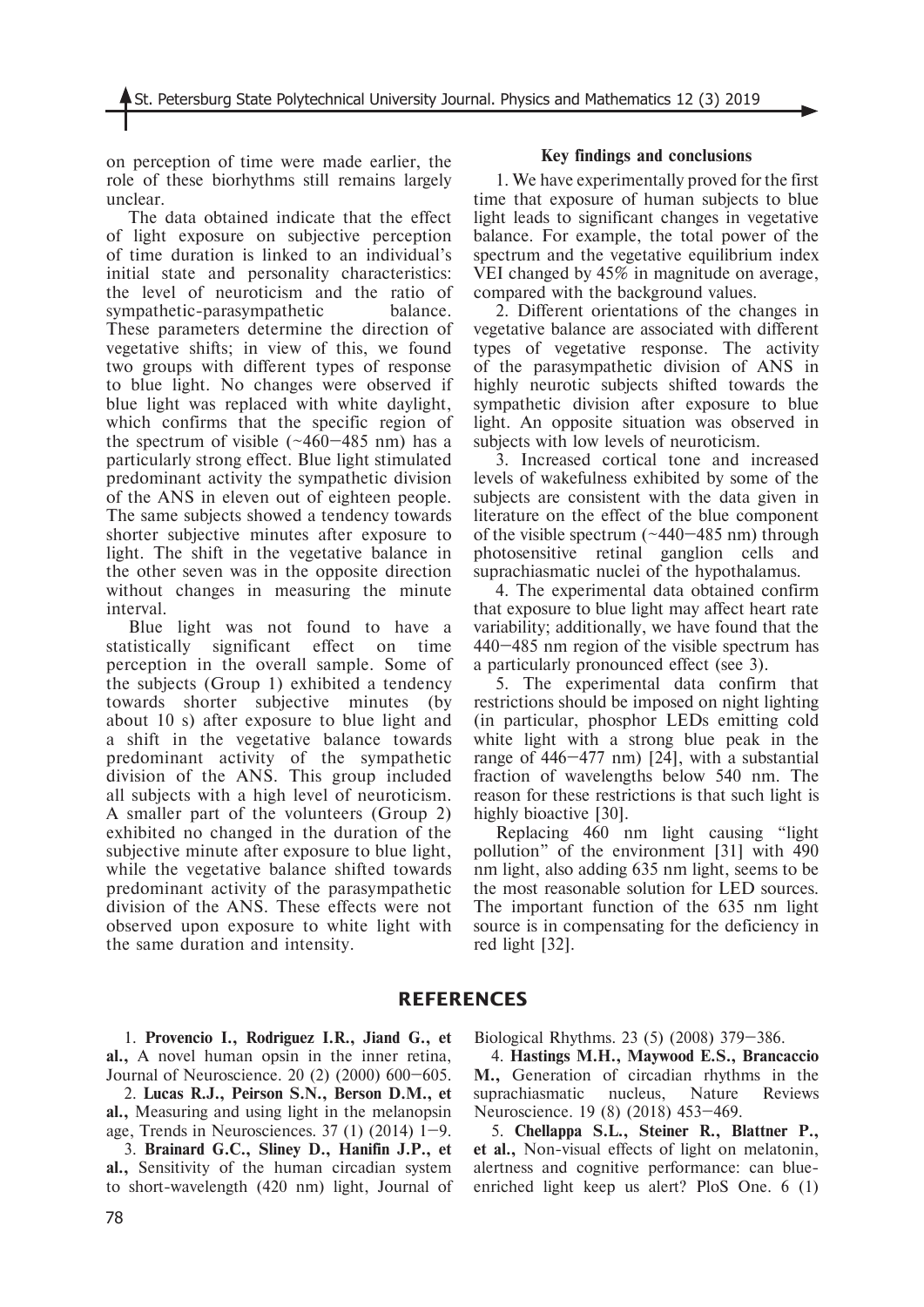79

(2011) e16429.

6. **Vandewalle G., Maquet P., Dijk D.J.,** Light as a modulator of cognitive brain function, Trends in Cognitive Sciences. 13 (10) (2009) 429–438.

7. **Hawes B.K., Brunyé T.T., Mahoney C.R., et al.,** Effects of four workplace lighting technologies on perception, cognition and affective state, International Journal of Industrial Ergonomics. 42 (1) (2012) 122–128.

8. **Lockley S.W., Evans E.E., Scheer F.A.J.L., et al.,** Short-wavelength sensitivity for the direct effects of light on alertness, vigilance, and the waking electroencephalogram in humans, Sleep. 29 (2) (2006) 161–168.

9. **Cajochen C.,** Alerting effects of light, Sleep Medicine Reviews. 11 (6) (2007) 453–464.

10. **Ferlazzo F.**, **Piccardi L., Burrattini C., et al.,** Effects of new light sources on task switching and mental rotation performance, Journal of Environmental Psychology. 39 (September) (2014) 92–100.

11. **Cho J.R., Joo E.Y., Koo D.L., Hong S.B.,** Let there be no light: the effect of bedside light on sleep quality and background electroencephalographic rhythms, Sleep Medicine. 14 (12) (2013) 1422–1425.

12. **Alyanchikova Yu.O., Smirnov A.G.**, Svyaz individualnoy minuty i trevozhnosti u bolnykh nevrozami [Relationship between an individual minute and an anxiety among patients with neurosis], Fiziologiya Cheloveka [Human Physiology]. 23 (5) (1997) 51–54.

13. **Chiligina Yu.A.**, Exam stress effect on subjective evaluation of time among the firstcourse students, Scientific Theory Journal "Uchenye Zapiski Universiteta Imeni P.F. Lesgafta". (4 (122)) (2015) 257–262.

14. **Simutkin G.G.,** Iskazheniye individualnogo vremeni kak proyavleniye desinkhronoza pri sezonnykh affektivnykh rasstroystvakh [Distortion of an individual time as a manifestation of desynchronosis in seasonal affective disorders], Social and Clinical Psychiatry. 2000. 10(3) (2000)  $16 - 20$ .

15. **Merchant H., Harrington D.L., Meck W.H.,** Neural basis of the perception and estimation of time, Annual Review of Neuroscience. 36 (2013) 313–336.

16. **Schwarz M.A., Winkler I., Sedlmeier P.,** The heart beat does not make us tick: the impacts of heart rate and arousal on time perception, Attention, Perception & Psychophysics. 75 (1) (2013) 182–193.

17. **Grote V., Kelz Ch., Goswami N., et al.,** Cardio-autonomic control and wellbeing due to oscillating color light exposure, Physiology &

Behavior. 114 (2013) 55–64.

18. **Schäfer A., Kratky K.W.**, The effect of colored illumination on heart rate variability, Complementary Medicine Research. 13 (3) (2006) 167–173.

19. **Meesters Y., Dekker V., Schlangen L.J., et al.,** Low-intensity blue-enriched white light (750 lux) and standard bright light (10 000 lux) are equally effective in treating SAD. A randomized controlled study, BMC Psychiatry. 11(1) (2011) 17.

20. **Glickman G., Byrne B., Pineda C., et al.,** Light therapy for seasonal affective disorder with blue narrow-band light-emitting diodes (LEDs), Biological Psychiatry. 59 (6) (2006) 502–507.

21. **Walsh C.M., Prendergast R.L., Sheridan J.T., Murphy B.A.,** Blue light from light-emitting diodes directed at a single eye elicits a dosedependent suppression of melatonin in horses, The Veterinary Journal. 2013. 196 (2) (2013) 231–235.

22. **Aladov A.V., Biryuchinskiy S.B., Valyukhov V.P., et al.,** Dinamicheski upravlyayemaya sistema osveshcheniya svetodiodami s shirokim diapazonom tsvetovykh temperatur (2800 – 10 000 K) i vysokim kachestvom tsvetoperedachi (*RA* > 90) [A dynamically-controlled lighting system with  $(2800 - 10000 \text{ K})$  LEDs providing a highquality color transfer], Light and Engineering. (6) (2016) 19–25.

23. **Aladov A.V., Zakgeim A.L., Mizerov M.N., Chernyakov A.E.,** Polikhromnyye spektralnoperestraivayemyye osvetitelnyye pribory so svetodiodami: opyt razrabotki i primeneniya [Polychromic spectral-tunable lighting devices with LEDs: design practice and case history], Light and Engineering. (5-6) (2013) 34–39.

24. **Aladov A.V., Zakgeim A.L., Mizerov M.N., Chernyakov A.E.,** O biologicheskom ekvivalente izlucheniya svetodiodnykh i traditsionnykh istochnikov sveta s tsvetovoy temperaturoy 1800 – 10 000 K [On the biological radiation equivalents of LEDs' and traditional lighting sources with color temperatures of  $1800 - 10000$  Kl, Light and Engineering. (3) (2012) 7–10.

25. **Mikhaylov V.M.**, Variabelnost ritma serdtsa. Opyt prakticheskogo primeneniya [Heart rate variability. Case history], Ivanovo, 2000.

26. **Baevsky R.M., Chernikova A.G.**, Heart rate variability analysis: physiological foundations and main methods, Cardiometry. (10) (2017) 66–76.

27. **Malik M.,** Heart rate variability: standards of measurement, physiological interpretation, and clinical use: task force of the European society of cardiology and the North American society for pacing and electrophysiology, Annals of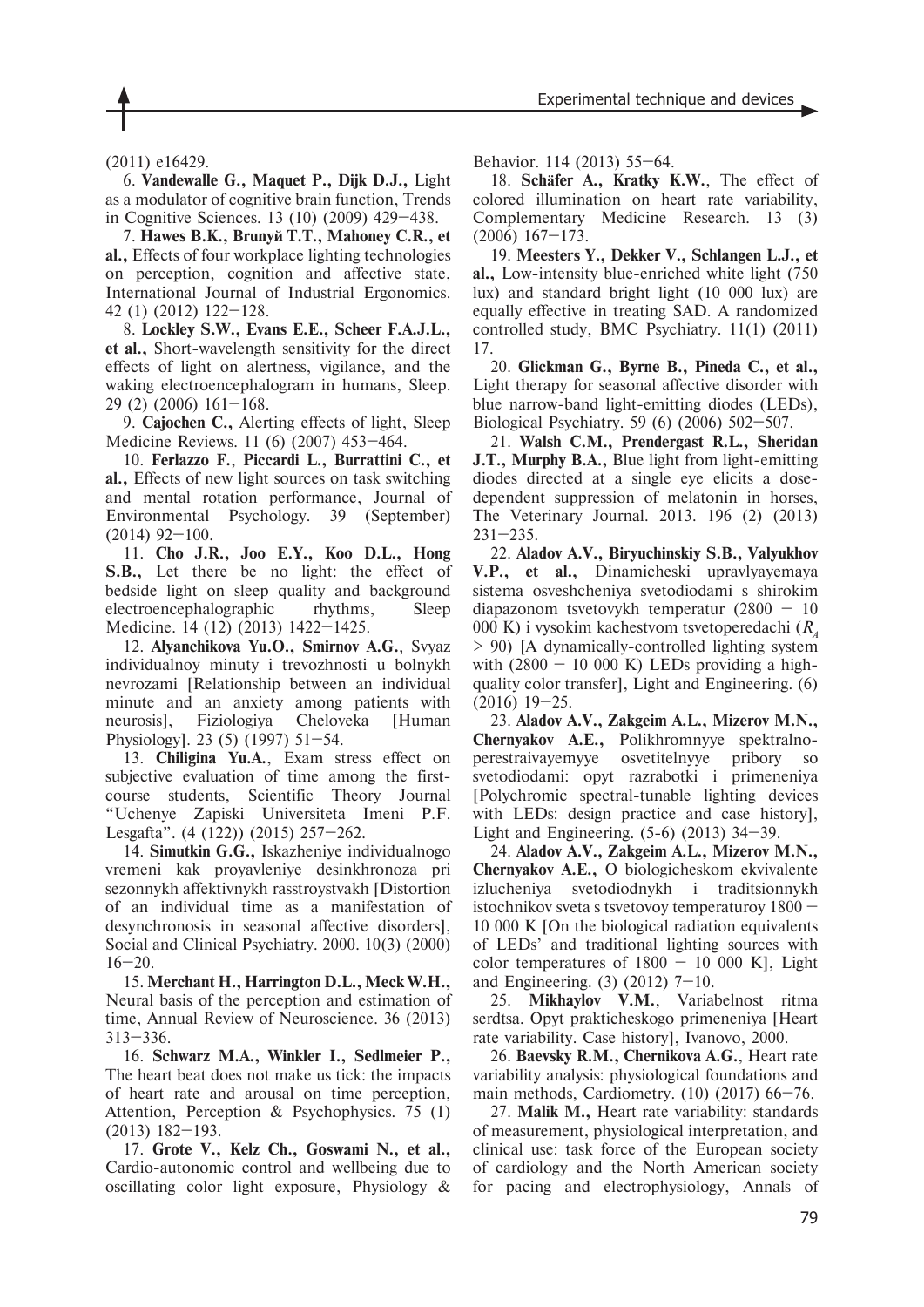Noninvasive Electrocardiology. 1(2) (1996) 151– 181.

28. **Bazyma B.A.,** Psikhologiya tsveta: Teoriya i praktika [Physiology for color: theory and practice], "Rech" Publishing, Moscow, 2005.

29. **Chiligina Yu.A.**, Dinamika pokazateley funktsionalnogo sostoyaniya organizma posle primeneniya umstvennoy nagruzki i kholodogipoksicheskogo vozdeystviya [Indexes dynamics of functional state of an organism after a mental workload and a cold-hypoxic attack], Biological Communications. (1) (2003) 78–85.

30. **Aladov A.V., Slezin V.B., Korsakova E.A., et al.,** The effects of white light with variable color temperature on human electroencephalogram,

*Received 03.06.2019, accepted 08.07.2019.*

Vestnik Novykh Meditsinskikh Tekhnologiy. 19 (4) (2012) 30–33.

31. **Anisimov V.N., Vinogradova I.A.,** Svetovoy rezhim, melatonin i risk razvitiya raka [Lighting regime, melatonin and cancer development risk], Voprosy Onkologiy [Oncology Topics]. 53 (5) (2006) 491–498.

32. **Aladov A.V., Zakgeim A.L., Chernyakov A.E.**, Svetodiod belogo sveta s uluchshennoy fotobiologicheskoy bezopasnostyu [A white-color LED with improved photobiological safety], Opisaniye poleznoy modeli k patentu PM № 136239 [A description of a useful model to patent PM No. 136239]. Published 27.12.2013. Bul. No. 36.

## **THE AUTHORS**

### **ALADOV Andrey V.**

*Submicron Heterostructures for Microelectronics, Research & Engineering Center, RAS* 26 Politechnicheskaya St., St. Petersburg, 195251, Russian Federation aaladov@mail.ioffe.ru

#### **BERLOV Dmitriy N.**

*The Herzen State Pedagogical University of Russia* 48 Moika Emb., St. Petersburg, 191186, Russian Federation dberlov@yandex.ru

### **VALYUKHOV Vladimir P.**

*Peter the Great St. Petersburg Polytechnic University* 29 Politechnicheskaya St., St. Petersburg, 195251, Russian Federation Valyukhov@yandex.ru

#### **VLASOVA Olga L.**

*Peter the Great St. Petersburg Polytechnic University* 29 Politechnicheskaya St., St. Petersburg, 195251, Russian Federation olvlasova@yandex.ru

#### **ZAKGEIM Alexader L.**

*Submicron Heterostructures for Microelectronics Research and Engineering Center of the RAS* 26 Politekhnicheskaya St., St. Petersburg, 194021, Russian Federation zakgeim@mail.ioffe.ru

#### **PANIHINA Anna A.**

*Herzen State Pedagogical University of Russia* 48 Moyka Emb., St. Petersburg, 191186, Russian Federation scrimmyrim@gmail.com

### **FOTIADI Alexander E.**

*Peter the Great St. Petersburg Polytechnic University* 29 Politechnicheskaya St., St. Petersburg, 195251, Russian Federation fotiadi@rphf.spbstu.ru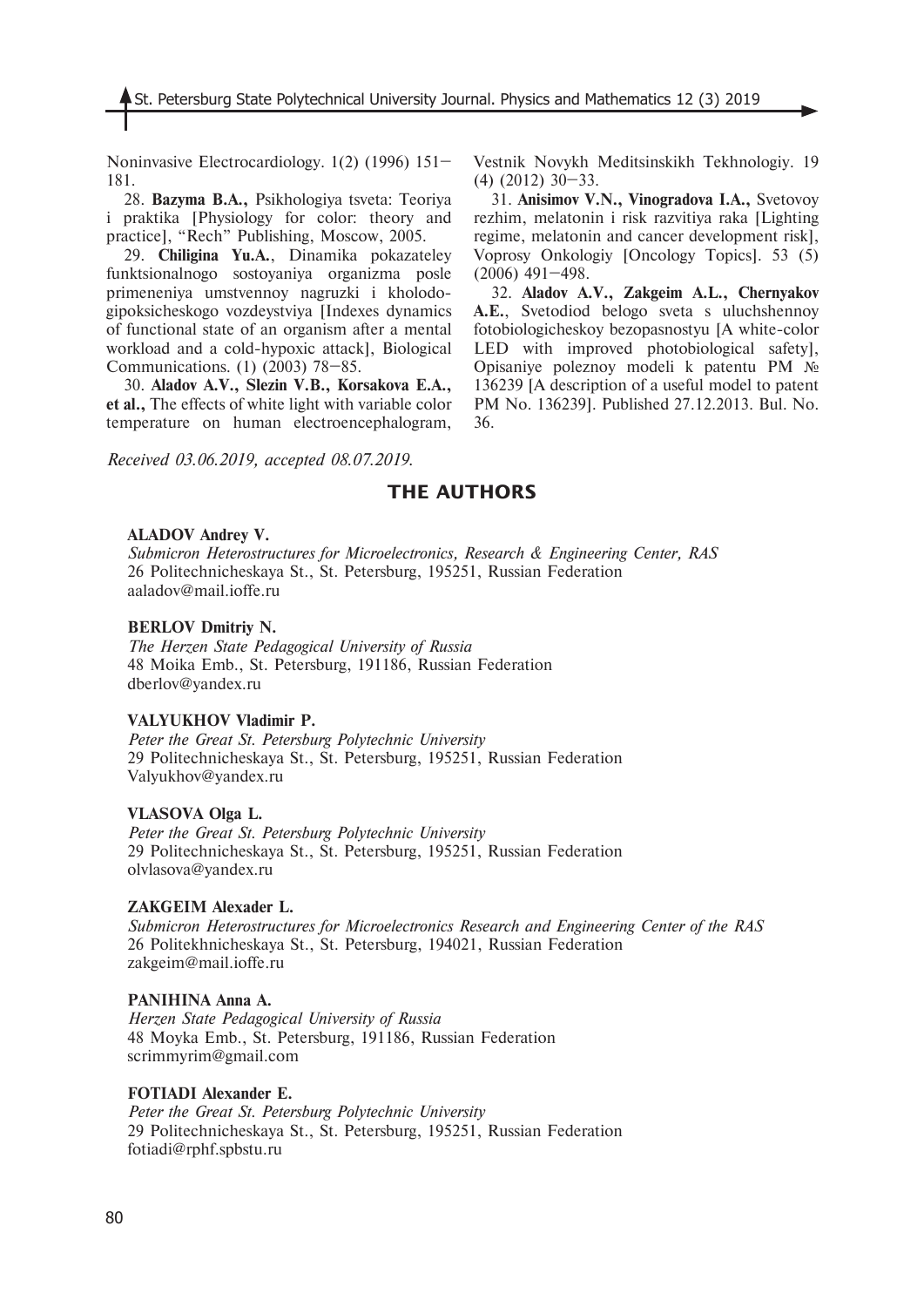### **СПИСОК ЛИТЕРАТУРЫ**

1. **Provencio I., Rodriguez I.R., Jiand G., Hayes W.P., Moreira E.F., Rollag M.D.** A novel human opsin in the inner retina // Journal of Neuroscience. 2000. Vol. 20. No. 2. Pp. 600–605.

2. **Lucas R.J., Peirson S.N., Berson D.M., et al.** Measuring and using light in the melanopsin age //Trends in Neurosciences. 2014. Vol. 37. No. 1. Pp. 1–9.

3. **Brainard G.C., Sliney D., Hanifin J.P., et al.** Sensitivity of the human circadian system to short-wavelength (420 nm) light // Journal of Biological Rhythms. 2008. Vol. 23. No. 5. Pp. 379–386.

4. **Hastings M.H., Maywood E.S., Brancaccio M.** Generation of circadian rhythms in the suprachiasmatic nucleus // Nature Reviews Neuroscience. 2018. Vol. 19. No. 8. Pp. 453–469.

5. **Chellappa S.L., Steiner R., Blattner P., Oelhafen P., Gutz T., Cajochen C. Non-visual** effects of light on melatonin, alertness and cognitive performance: can blue-enriched light keep us alert? // PloS One. 2011. Vol. 6. No. 1. P. e16429.

6. **Vandewalle G., Maquet P., Dijk D.J.** Light as a modulator of cognitive brain function // Trends in Cognitive Sciences. 2009. Vol. 13. No. 10. Pp. 429–438.

7. **Hawes B.K., Brunyé T.T., Mahoney C.R., Sullivan J.M., Aal C.D.** Effects of four workplace lighting technologies on perception, cognition and affective state // International Journal of Industrial Ergonomics. 2012. Vol. 42. No. 1. Pp. 122–128.

8. **Lockley S.W., Evans E.E., Scheer F.A.J.L., et al.** Short-wavelength sensitivity for the direct effects of light on alertness, vigilance, and the waking electroencephalogram in humans // Sleep. 2006. Vol. 29. No. 2. Pp. 161–168.

9. **Cajochen C.** Alerting effects of light //Sleep Medicine Reviews. 2007. Vol. 11. No. 6. Pp. 453–464.

10. **Ferlazzo F.**, **Piccardi L., Burrattini C., et al.** Effects of new light sources on task switching and mental rotation performance //Journal of Environmental Psychology. 2014. Vol. 39. September. Pp. 92–100.

11. **Cho J.R., Joo E.Y., Koo D.L., Hong S.B.** Let there be no light: the effect of bedside light on sleep quality and background electroencephalographic rhythms // Sleep Medicine. 2013. Vol. 14. No. 12. Pp. 1422–1425.

12. **Алянчикова Ю.О., Смирнов А.Г.** Связь индивидуальной минуты и тревожности у больных неврозами // Физиология человека. 1997. Т. 5 № .23. С. 54–51.

13. **Чилигина Ю.А.** Влияние экзаменационного стресса на субъективную оценку времени у студентов-первокурсников // Ученые записки университета им. П.Ф. Лесгафта. 122( 4 № .2015). С. 262–257.

14. **Симуткин Г.Г.** Искажение индивидуального времени как проявление десинхроноза при сезонных аффективных расстройствах // Социальная и клиническая психиатрия. 2000. T. 10 № 3. С. 16–20.

15. **Merchant H., Harrington D.L., Meck W.H.** Neural basis of the perception and estimation of time // Annual Review of Neuroscience. 2013. Vol. 36. Pp. 313–336.

16. **Schwarz M.A., Winkler I., Sedlmeier P.** The heart beat does not make us tick: the impacts of heart rate and arousal on time perception // Attention, Perception & Psychophysics. 2013. Vol. 75. No. 1. Pp. 182–193.

17. **Grote V., Kelz Ch., Goswami N., et al.** Cardio-autonomic control and wellbeing due to oscillating color light exposure //Physiology & Behavior. 2013. Vol. 114. Pp. 55–64.

18. **Schäfer A., Kratky K.W.** The effect of colored illumination on heart rate variability // Complementary Medicine Research. 2006. Vol. 13. No. 3. Pp. 167–173.

19. **Meesters Y., Dekker V., Schlangen L.J., Bos E.H., Ruiter M.J.** Low-intensity blue-enriched white light (750 lux) and standard bright light (10 000 lux) are equally effective in treating SAD. A randomized controlled study // BMC Psychiatry. 2011. Vol. 11. No. 1. P. 17.

20. **Glickman G., Byrne B., Pineda C., Hauck W.W., Brainard G.C.** Light therapy for seasonal affective disorder with blue narrow-band light-emitting diodes (LEDs) // Biological Psychiatry. 2006. Vol. 59. No. 6. Pp. 502–507.

21. **Walsh C.M., Prendergast R.L., Sheridan J.T., Murphy B.A.** Blue light from light-emitting diodes directed at a single eye elicits a dose-dependent suppression of melatonin in horses // The Veterinary Journal. 2013. Vol. 196. No. 2. Pp. 231–235.

22. **Аладов А.В., Бирючинскиé С.Б., Валюхов В.П., Закгеéм А.Л., Тальнишних Н.А., Черняков А.Е.** Динамически управляемая система освещения светодиодами с широким диапазоном цветовых температур (2800 –10 000 K) и высоким качеством цветопередачи (*RA* > 90) // Светотехника. 2016. № 6. С. 19–25. 23. **Аладов А.В., Закгеéм А.Л., Мизеров М.Н., Черняков А.Е.** Полихромные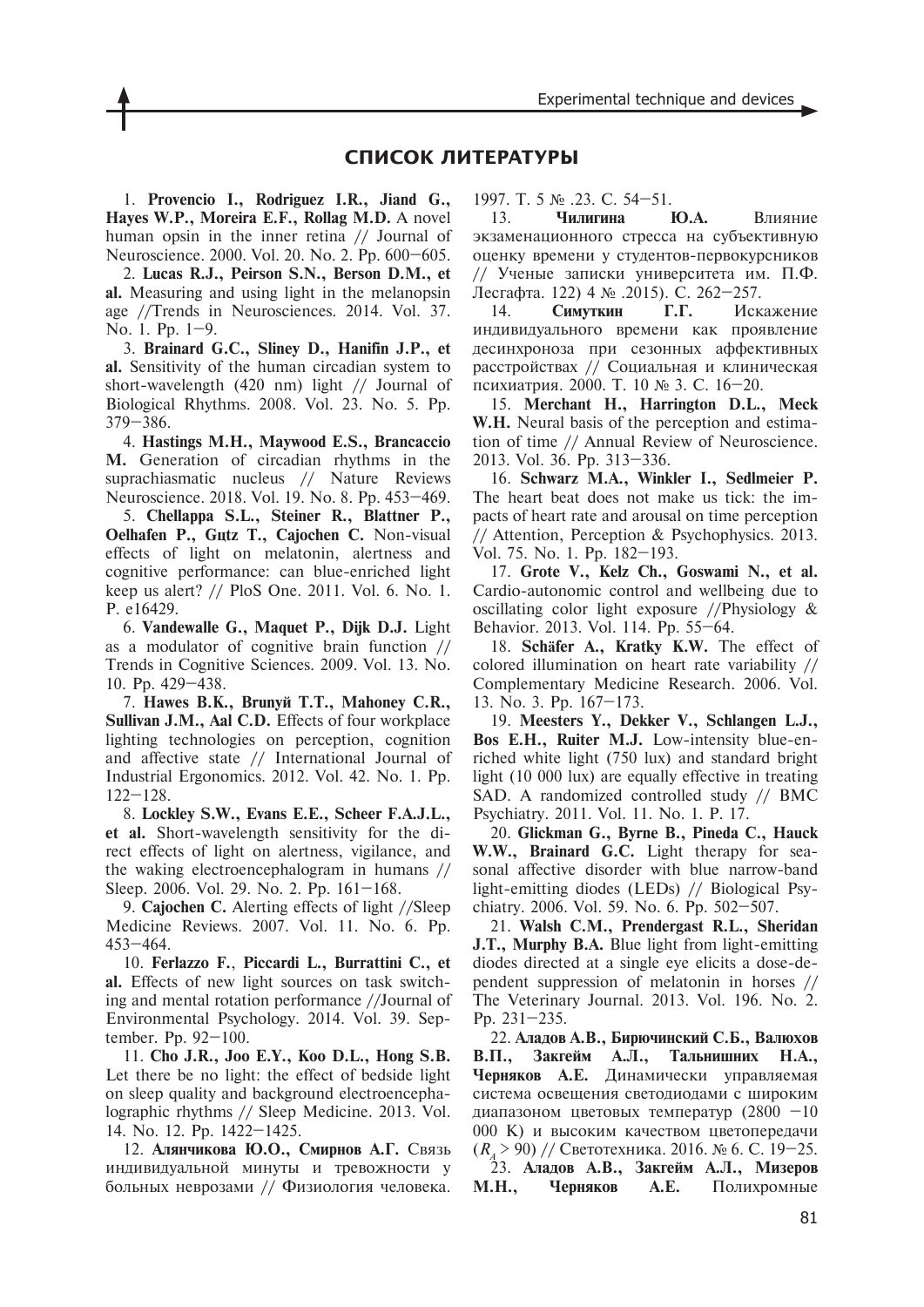спектрально-перестраиваемые осветительные приборы со светодиодами: опыт разработки и применения // Светотехника. 6-5 № .2013. С. 39–34.

24. **Аладов А.В., Закгеéм А.Л., Мизеров М.Н., Черняков А.Е.** О биологическом эквиваленте излучения светодиодных и традиционных источников света с цветовой температурой 000 10–1800 K // Светотехника. 2012. № 3. С. 7–10.

25. **Михаéлов В.М.** Вариабельность ритма сердца. Опыт практического применения. Иваново: Ивановская обл. типография, 2000. 200 с.

26. **Baevsky R.М., Chernikova A.G.** Heart rate variability analysis: physiological foundations and main methods // Cardiometry. 2017. No. 10. May. Pp. 66–76.

27. **Malik M.** Heart rate variability: standards of measurement, physiological interpretation, and clinical use: task force of the European society of cardiology and the North American society for pacing and electrophysiology //Annals of Noninvasive Electrocardiology. 1996. Vol. 1. No. 2. Pp. 151–181.

28. **Базыма Б.А.** Психология цвета:

теория и практика. М.: Изд-во «Речь», 2005. 112 с.

29. **Чилигина Ю.А.** Динамика показателей функционального состояния организма после применения умственной нагрузки и холодогипоксического воздействия // Вестник Санкт-Петербургского университета. Сер. 3. Биология. 1 № .2003. С. 85–78.

30. **Аладов А.В., Слезин В.Б., Корсакова Е.А., Шульц Е.В., Закгеéм А.Л., Мизеров М.Н.** Воздействие белого света с варьируемой цветовой температурой на электроэнцефалограмму человека // Вестник новых медицинских технологий. 2012. Т. .19 4 №. С. 33–30.

31. **Анисимов В.Н., Виноградова И.А.** Световой режим, мелатонин и риск развития рака // Вопросы онкологии. 2006. Т. 5 № .53. С. 498–491.

32. **Аладов А.В., Закгеéм А.Л., Черняков А.Е.** Светодиод белого света с улучшенной фотобиологической безопасностью // Описание полезной модели к патенту ПМ №136239. Опубликовано 27.12.2013. Бюлл. № 36.

*Статья поступила в редакцию 03.06.2019, принята к публикации 08.07.2019.*

# **СВЕДЕНИЯ ОБ АВТОРАХ**

**АЛАДОВ Андреé Вальменович** – *старший научный сотрудник Научно-технологического центра микроэлектроники и субмикронных гетероструктур Российской академии наук.* 194021, Российская Федерация, г. Санкт-Петербург, Политехническая ул., 26.

aaladov@mail.ioffe.ru

**БЕРЛОВ Дмитриé Николаевич** – *старший преподаватель кафедры анатомии и физиологии человека и животных Российского государственного педагогического университета им. А.И. Герцена.*

191186, Российская Федерация, г. Санкт-Петербург, Наб. реки Мойки, 48 dberlov@yandex.ru

**ВАЛЮХОВ Владимир Петрович** – *доктор технических наук, профессор Высшей школы прикладной физики и космических технологий Санкт-Петербургского политехнического университета Петра Великого.* 

195251, Российская Федерация, г. Санкт-Петербург, Политехническая ул., 29 Valyukhov@yandex.ru

**ВЛАСОВА Ольга Леонардовна** – *доктор физико-математических наук, профессор Высшей школы биомедицинских систем и технологии Санкт-Петербургского политехнического университета Петра Великого.*

195251, Российская Федерация, г. Санкт-Петербург, Политехническая ул., 29 olvlasova@yandex.ru